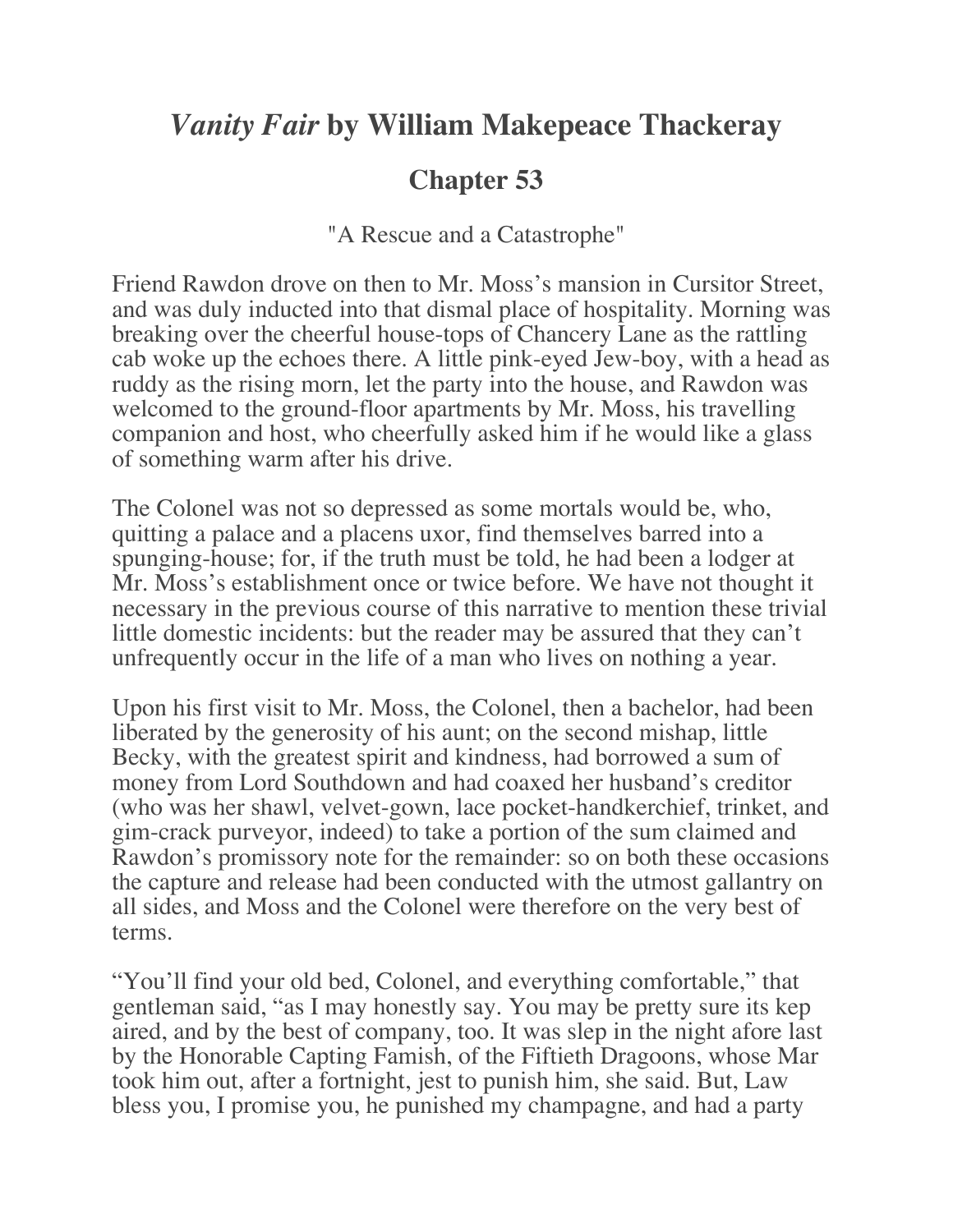ere every night–reglar tip-top swells, down from the clubs and the West End–Capting Ragg, the Honorable Deuceace, who lives in the Temple, and some fellers as knows a good glass of wine, I warrant you. I've got a Doctor of Diwinity upstairs, five gents in the coffee-room, and Mrs. Moss has a tably-dy-hoty at half-past five, and a little cards or music afterwards, when we shall be most happy to see you."

"I'll ring when I want anything," said Rawdon and went quietly to his bedroom. He was an old soldier, we have said, and not to be disturbed by any little shocks of fate. A weaker man would have sent off a letter to his wife on the instant of his capture. "But what is the use of disturbing her night's rest?" thought Rawdon. "She won't know whether I am in my room or not. It will be time enough to write to her when she has had her sleep out, and I have had mine. It's only a hundred-and-seventy, and the deuce is in it if we can't raise that." And so, thinking about little Rawdon (whom he would not have know that he was in such a queer place), the Colonel turned into the bed lately occupied by Captain Famish and fell asleep. It was ten o'clock when he woke up, and the ruddy-headed youth brought him, with conscious pride, a fine silver dressing-case, wherewith he might perform the operation of shaving. Indeed Mr. Moss's house, though somewhat dirty, was splendid throughout. There were dirty trays, and wine-coolers en permanence on the sideboard, huge dirty gilt cornices, with dingy yellow satin hangings to the barred windows which looked into Cursitor Street– vast and dirty gilt picture frames surrounding pieces sporting and sacred, all of which works were by the greatest masters–and fetched the greatest prices, too, in the bill transactions, in the course of which they were sold and bought over and over again. The Colonel's breakfast was served to him in the same dingy and gorgeous plated ware. Miss Moss, a dark-eyed maid in curl-papers, appeared with the teapot, and, smiling, asked the Colonel how he had slep? And she brought him in the Morning Post, with the names of all the great people who had figured at Lord Steyne's entertainment the night before. It contained a brilliant account of the festivities and of the beautiful and accomplished Mrs. Rawdon Crawley's admirable personifications.

After a lively chat with this lady (who sat on the edge of the breakfast table in an easy attitude displaying the drapery of her stocking and an ex-white satin shoe, which was down at heel), Colonel Crawley called for pens and ink, and paper, and being asked how many sheets, chose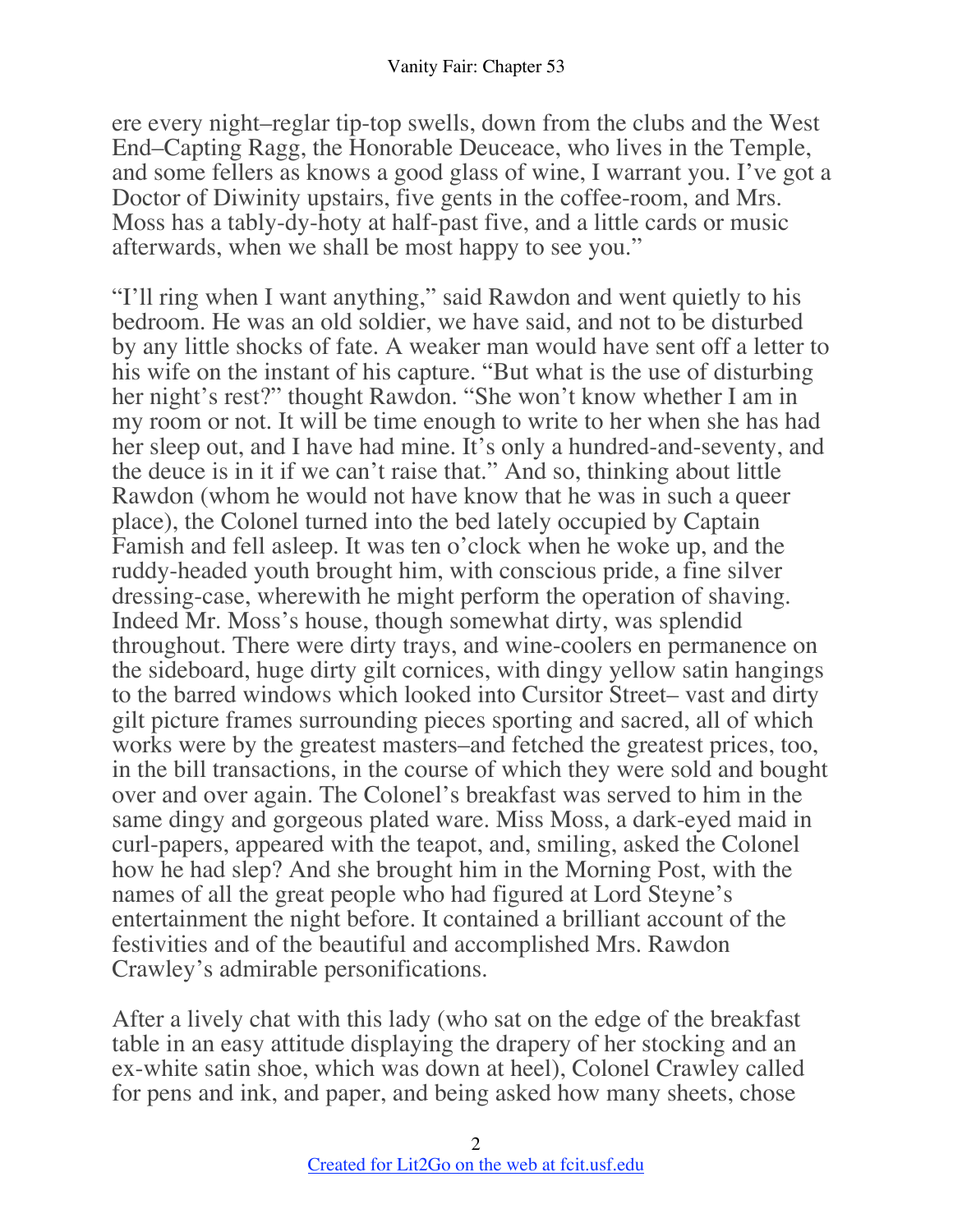one which was brought to him between Miss Moss's own finger and thumb. Many a sheet had that dark-eyed damsel brought in; many a poor fellow had scrawled and blotted hurried lines of entreaty and paced up and down that awful room until his messenger brought back the reply. Poor men always use messengers instead of the post. Who has not had their letters, with the wafers wet, and the announcement that a person is waiting in the hall?

Now on the score of his application, Rawdon had not many misgivings.

Dear Becky, (Rawdon wrote)

I hope you slept well. Don't be frightened if I don't bring you in your COFFY. Last night as I was coming home smoaking, I met with an ACCADENT. I was NABBED by Moss of Cursitor Street–from whose gilt and splendid PARLER I write this–the same that had me this time two years. Miss Moss brought in my tea–she is grown very fat, and, as usual, had her STOCKENS down at heal.

It's Nathan's business–a hundred-and-fifty–with costs, hundred-andseventy. Please send me my desk and some CLOTHS–I'm in pumps and a white tye (something like Miss M's stockings)–I've seventy in it. And as soon as you get this, Drive to Nathan's–offer him seventy-five down, and ask him to renew–say I'll take wine–we may as well have some dinner sherry; but not PICTURS, they're too dear.

If he won't stand it. Take my ticker and such of your things as you can spare, and send them to Balls–we must, of coarse, have the sum to-night. It won't do to let it stand over, as to-morrow's Sunday; the beds here are not very clean, and there may be other things out against me–I'm glad it an't Rawdon's Saturday for coming home. God bless you.

Yours in haste, R. C. P.S. Make haste and come.

This letter, sealed with a wafer, was dispatched by one of the messengers who are always hanging about Mr. Moss's establishment, and Rawdon, having seen him depart, went out in the court-yard and smoked his cigar with a tolerably easy mind–in spite of the bars overhead–for Mr. Moss's court-yard is railed in like a cage, lest the gentlemen who are boarding with him should take a fancy to escape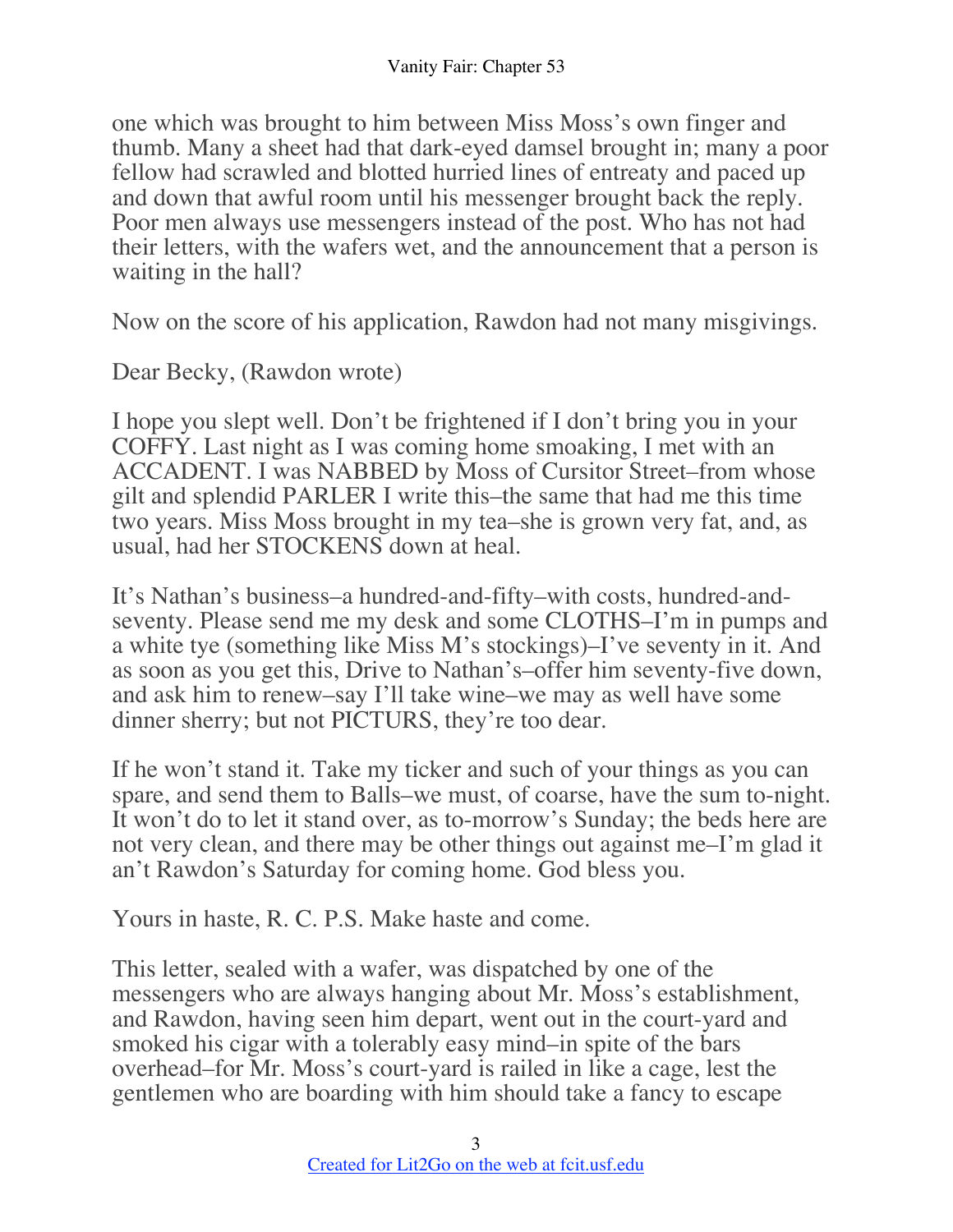from his hospitality.

Three hours, he calculated, would be the utmost time required, before Becky should arrive and open his prison doors, and he passed these pretty cheerfully in smoking, in reading the paper, and in the coffeeroom with an acquaintance, Captain Walker, who happened to be there, and with whom he cut for sixpences for some hours, with pretty equal luck on either side.

But the day passed away and no messenger returned–no Becky. Mr. Moss's tably-dy-hoty was served at the appointed hour of half-past five, when such of the gentlemen lodging in the house as could afford to pay for the banquet came and partook of it in the splendid front parlour before described, and with which Mr. Crawley's temporary lodging communicated, when Miss M. (Miss Hem, as her papa called her) appeared without the curl-papers of the morning, and Mrs. Hem did the honours of a prime boiled leg of mutton and turnips, of which the Colonel ate with a very faint appetite. Asked whether he would "stand" a bottle of champagne for the company, he consented, and the ladies drank to his 'ealth, and Mr. Moss, in the most polite manner, "looked towards him."

In the midst of this repast, however, the doorbell was heard–young Moss of the ruddy hair rose up with the keys and answered the summons, and coming back, told the Colonel that the messenger had returned with a bag, a desk and a letter, which he gave him. "No ceramony, Colonel, I beg," said Mrs. Moss with a wave of her hand, and he opened the letter rather tremulously. It was a beautiful letter, highly scented, on a pink paper, and with a light green seal.

Mon pauvre cher petit, (Mrs. Crawley wrote)

I could not sleep one wink for thinking of what had become of my odious old monstre, and only got to rest in the morning after sending for Mr. Blench (for I was in a fever), who gave me a composing draught and left orders with Finette that I should be disturbed on no account. So that my poor old man's messenger, who had bien mauvaise mine Finette says, and sentoit le Genievre, remained in the hall for some hours waiting my bell. You may fancy my state when I read your poor dear old ill-spelt letter.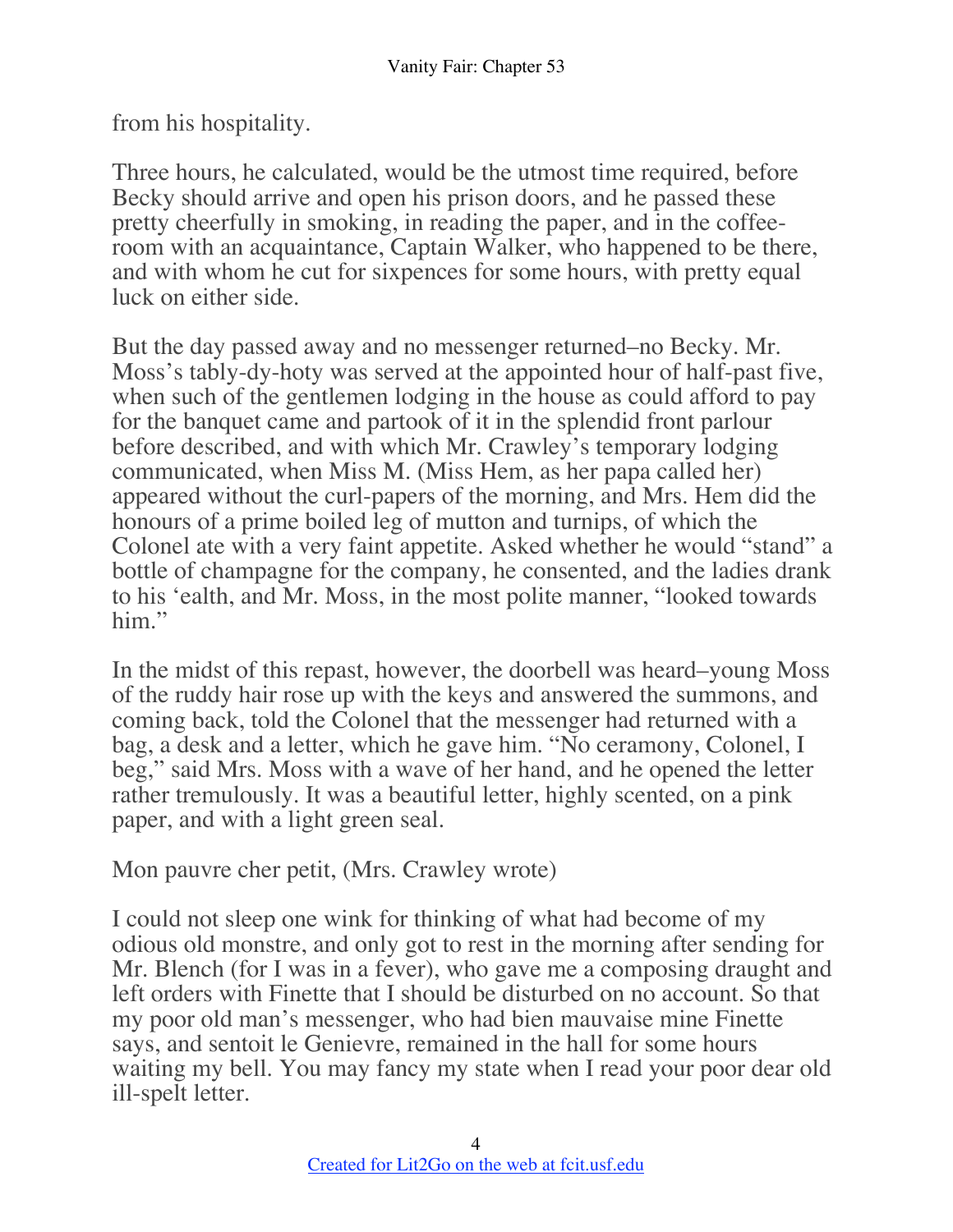Ill as I was, I instantly called for the carriage, and as soon as I was dressed (though I couldn't drink a drop of chocolate–I assure you I couldn't without my monstre to bring it to me), I drove ventre a terre to Nathan's. I saw him–I wept–I cried–I fell at his odious knees. Nothing would mollify the horrid man. He would have all the money, he said, or keep my poor monstre in prison. I drove home with the intention of paying that triste visite chez mon oncle (when every trinket I have should be at your disposal though they would not fetch a hundred pounds, for some, you know, are with ce cher oncle already), and found Milor there with the Bulgarian old sheep-faced monster, who had come to compliment me upon last night's performances. Paddington came in, too, drawling and lisping and twiddling his hair; so did Champignac, and his chef–everybody with foison of compliments and pretty speeches–plaguing poor me, who longed to be rid of them, and was thinking every moment of the time of mon pauvre prisonnier.

When they were gone, I went down on my knees to Milor; told him we were going to pawn everything, and begged and prayed him to give me two hundred pounds. He pish'd and psha'd in a fury–told me not to be such a fool as to pawn–and said he would see whether he could lend me the money. At last he went away, promising that he would send it me in the morning: when I will bring it to my poor old monster with a kiss fro his affectionate

Becky

I am writing in bed. Oh I have such a headache and such a heartache!

When Rawdon read over this letter, he turned so red and looked so savage that the company at the table d'hote easily perceived that bad news had reached him. All his suspicions, which he had been trying to banish, returned upon him. She could not even go out and sell her trinkets to free him. She could laugh and talk about compliments paid to her, whilst he was in prison. Who had put him there? Wenham had walked with him. Was there…. He could hardly bear to think of what he suspected. Leaving the room hurriedly, he ran into his own–opened his desk, wrote two hurried lines, which he directed to Sir Pitt or Lady Crawley, and bade the messenger carry them at once to Gaunt Street, bidding him to take a cab, and promising him a guinea if he was back in an hour.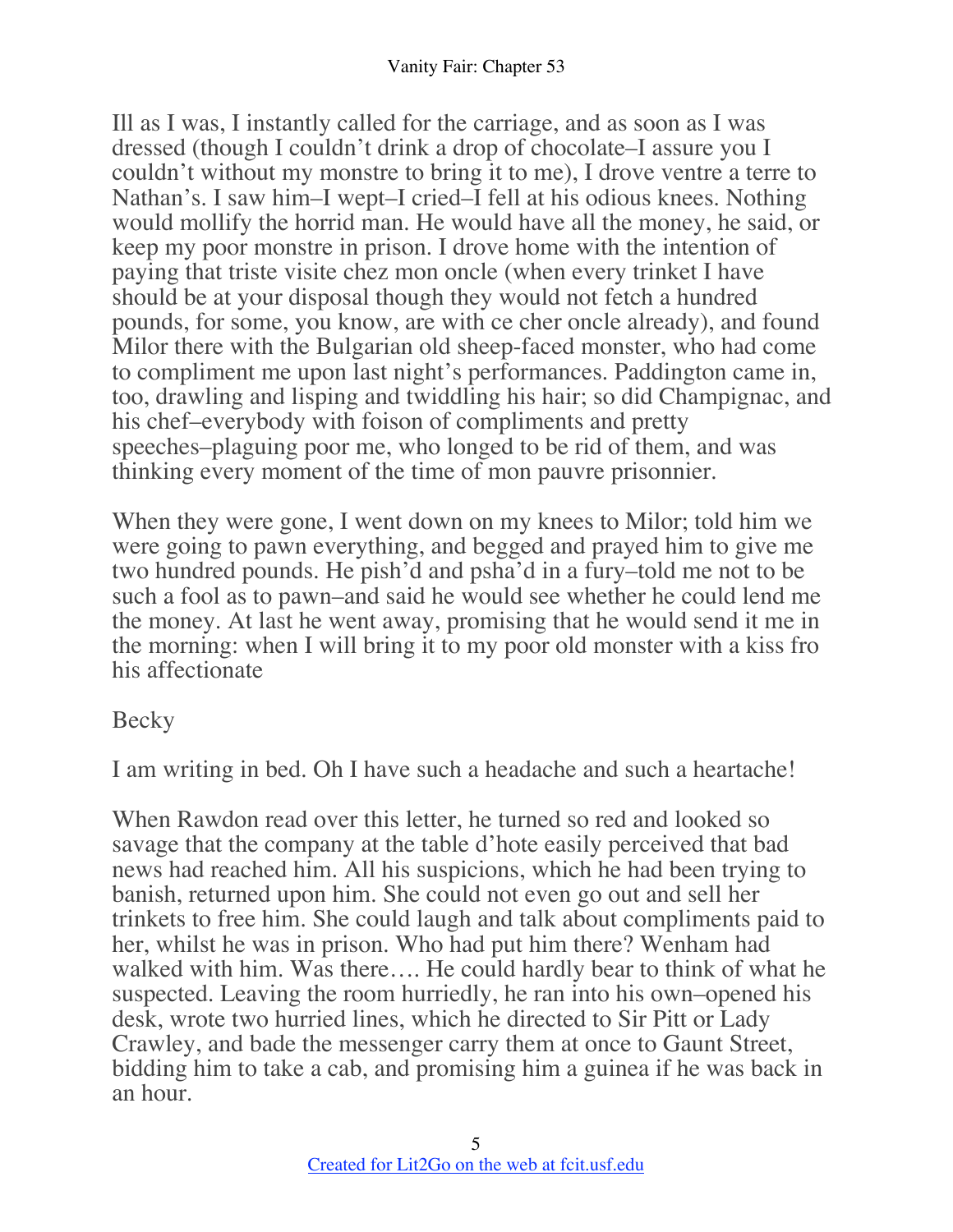In the note he besought his dear brother and sister, for the sake of God, for the sake of his dear child and his honour, to come to him and relieve him from his difficulty. He was in prison, he wanted a hundred pounds to set him free–he entreated them to come to him.

He went back to the dining-room after dispatching his messenger and called for more wine. He laughed and talked with a strange boisterousness, as the people thought. Sometimes he laughed madly at his own fears and went on drinking for an hour, listening all the while for the carriage which was to bring his fate back.

At the expiration of that time, wheels were heard whirling up to the gate–the young janitor went out with his gate-keys. It was a lady whom he let in at the bailiff's door.

"Colonel Crawley," she said, trembling very much. He, with a knowing look, locked the outer door upon her–then unlocked and opened the inner one, and calling out, "Colonel, you're wanted," led her into the back parlour, which he occupied.

Rawdon came in from the dining-parlour where all those people were carousing, into his back room; a flare of coarse light following him into the apartment where the lady stood, still very nervous.

"It is I, Rawdon," she said in a timid voice, which she strove to render cheerful. "It is Jane." Rawdon was quite overcome by that kind voice and presence. He ran up to her–caught her in his arms– gasped out some inarticulate words of thanks and fairly sobbed on her shoulder. She did not know the cause of his emotion.

The bills of Mr. Moss were quickly settled, perhaps to the disappointment of that gentleman, who had counted on having the Colonel as his guest over Sunday at least; and Jane, with beaming smiles and happiness in her eyes, carried away Rawdon from the bailiff's house, and they went homewards in the cab in which she had hastened to his release. "Pitt was gone to a parliamentary dinner," she said, "when Rawdon's note came, and so, dear Rawdon, I–I came myself"; and she put her kind hand in his. Perhaps it was well for Rawdon Crawley that Pitt was away at that dinner. Rawdon thanked his sister a hundred times, and with an ardour of gratitude which touched and almost alarmed that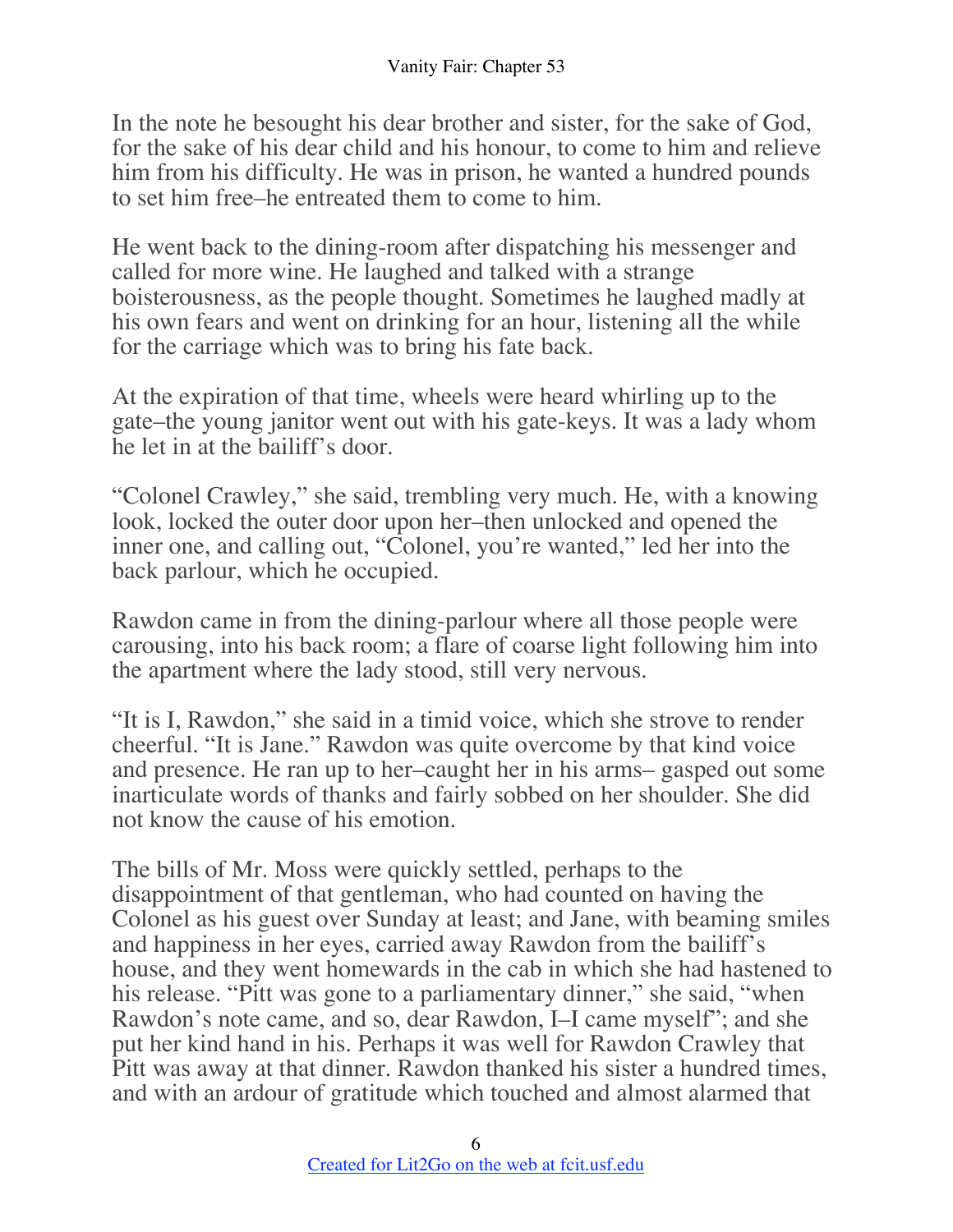soft-hearted woman. "Oh," said he, in his rude, artless way, "you–you don't know how I'm changed since I've known you, and–and little Rawdy. I–I'd like to change somehow. You see I want–I want–to be–" He did not finish the sentence, but she could interpret it. And that night after he left her, and as she sat by her own little boy's bed, she prayed humbly for that poor way-worn sinner.

Rawdon left her and walked home rapidly. It was nine o'clock at night. He ran across the streets and the great squares of Vanity Fair, and at length came up breathless opposite his own house. He started back and fell against the railings, trembling as he looked up. The drawing-room windows were blazing with light. She had said that she was in bed and ill. He stood there for some time, the light from the rooms on his pale face.

He took out his door-key and let himself into the house. He could hear laughter in the upper rooms. He was in the ball-dress in which he had been captured the night before. He went silently up the stairs, leaning against the banisters at the stair-head. Nobody was stirring in the house besides–all the servants had been sent away. Rawdon heard laughter within–laughter and singing. Becky was singing a snatch of the song of the night before; a hoarse voice shouted "Brava! Brava!"–it was Lord Steyne's.

Rawdon opened the door and went in. A little table with a dinner was laid out–and wine and plate. Steyne was hanging over the sofa on which Becky sat. The wretched woman was in a brilliant full toilette, her arms and all her fingers sparkling with bracelets and rings, and the brilliants on her breast which Steyne had given her. He had her hand in his, and was bowing over it to kiss it, when Becky started up with a faint scream as she caught sight of Rawdon's white face. At the next instant she tried a smile, a horrid smile, as if to welcome her husband; and Steyne rose up, grinding his teeth, pale, and with fury in his looks.

He, too, attempted a laugh–and came forward holding out his hand. "What, come back! How d'ye do, Crawley?" he said, the nerves of his mouth twitching as he tried to grin at the intruder.

There was that in Rawdon's face which caused Becky to fling herself before him. "I am innocent, Rawdon," she said; "before God, I am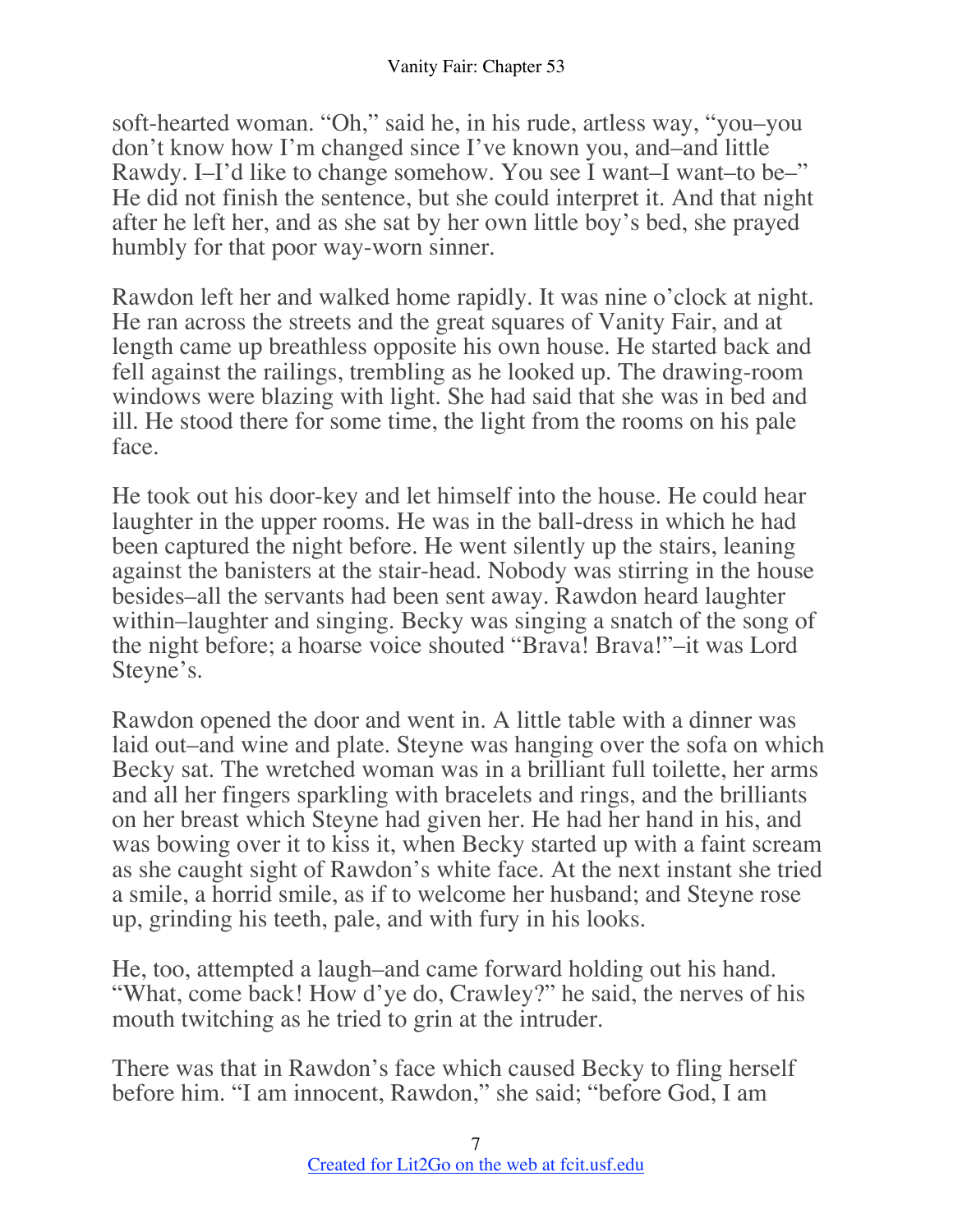innocent." She clung hold of his coat, of his hands; her own were all covered with serpents, and rings, and baubles. "I am innocent. Say I am innocent," she said to Lord Steyne.

He thought a trap had been laid for him, and was as furious with the wife as with the husband. "You innocent! Damn you," he screamed out. "You innocent! Why every trinket you have on your body is paid for by me. I have given you thousands of pounds, which this fellow has spent and for which he has sold you. Innocent, by  $-$ ! You're as innocent as your mother, the ballet-girl, and your husband the bully. Don't think to frighten me as you have done others. Make way, sir, and let me pass"; and Lord Steyne seized up his hat, and, with flame in his eyes, and looking his enemy fiercely in the face, marched upon him, never for a moment doubting that the other would give way.

But Rawdon Crawley springing out, seized him by the neckcloth, until Steyne, almost strangled, writhed and bent under his arm. "You lie, you dog!" said Rawdon. "You lie, you coward and villain!" And he struck the Peer twice over the face with his open hand and flung him bleeding to the ground. It was all done before Rebecca could interpose. She stood there trembling before him. She admired her husband, strong, brave, and victorious.

"Come here," he said. She came up at once.

"Take off those things." She began, trembling, pulling the jewels from her arms, and the rings from her shaking fingers, and held them all in a heap, quivering and looking up at him. "Throw them down," he said, and she dropped them. He tore the diamond ornament out of her breast and flung it at Lord Steyne. It cut him on his bald forehead. Steyne wore the scar to his dying day.

"Come upstairs," Rawdon said to his wife. "Don't kill me, Rawdon," she said. He laughed savagely. "I want to see if that man lies about the money as he has about me. Has he given you any?"

"No," said Rebecca, "that is–"

"Give me your keys," Rawdon answered, and they went out together.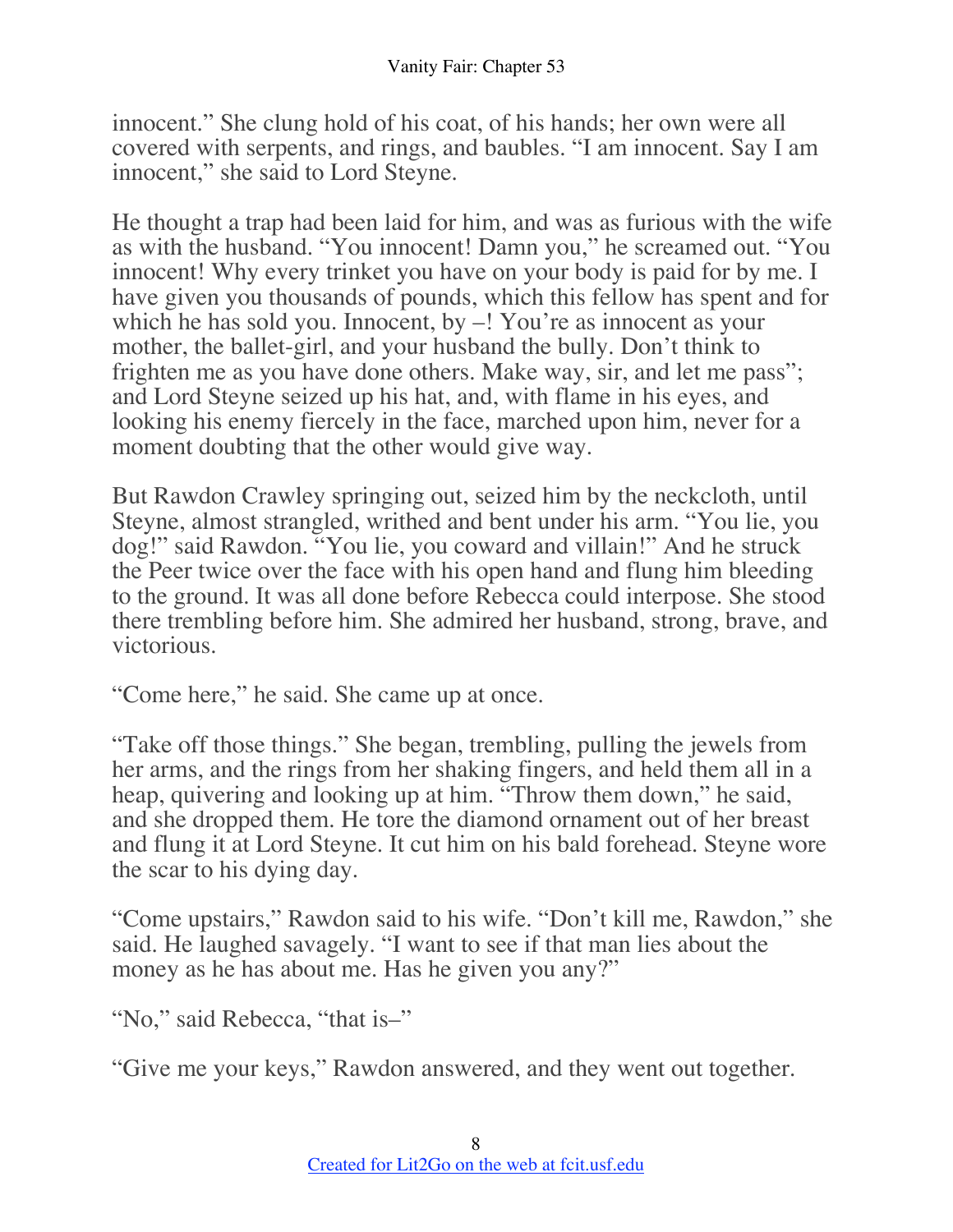Rebecca gave him all the keys but one, and she was in hopes that he would not have remarked the absence of that. It belonged to the little desk which Amelia had given her in early days, and which she kept in a secret place. But Rawdon flung open boxes and wardrobes, throwing the multifarious trumpery of their contents here and there, and at last he found the desk. The woman was forced to open it. It contained papers, love-letters many years old–all sorts of small trinkets and woman's memoranda. And it contained a pocket-book with bank-notes. Some of these were dated ten years back, too, and one was quite a fresh one–a note for a thousand pounds which Lord Steyne had given her.

"Did he give you this?" Rawdon said.

"Yes," Rebecca answered.

"I'll send it to him to-day," Rawdon said (for day had dawned again, and many hours had passed in this search), "and I will pay Briggs, who was kind to the boy, and some of the debts. You will let me know where I shall send the rest to you. You might have spared me a hundred pounds, Becky, out of all this–I have always shared with you."

"I am innocent," said Becky. And he left her without another word.

What were her thoughts when he left her? She remained for hours after he was gone, the sunshine pouring into the room, and Rebecca sitting alone on the bed's edge. The drawers were all opened and their contents scattered about–dresses and feathers, scarfs and trinkets, a heap of tumbled vanities lying in a wreck. Her hair was falling over her shoulders; her gown was torn where Rawdon had wrenched the brilliants out of it. She heard him go downstairs a few minutes after he left her, and the door slamming and closing on him. She knew he would never come back. He was gone forever. Would he kill himself?–she thought–not until after he had met Lord Steyne. She thought of her long past life, and all the dismal incidents of it. Ah, how dreary it seemed, how miserable, lonely and profitless! Should she take laudanum, and end it, to have done with all hopes, schemes, debts, and triumphs? The French maid found her in this position–sitting in the midst of her miserable ruins with clasped hands and dry eyes. The woman was her accomplice and in Steyne's pay. "Mon Dieu, madame, what has happened?" she asked.